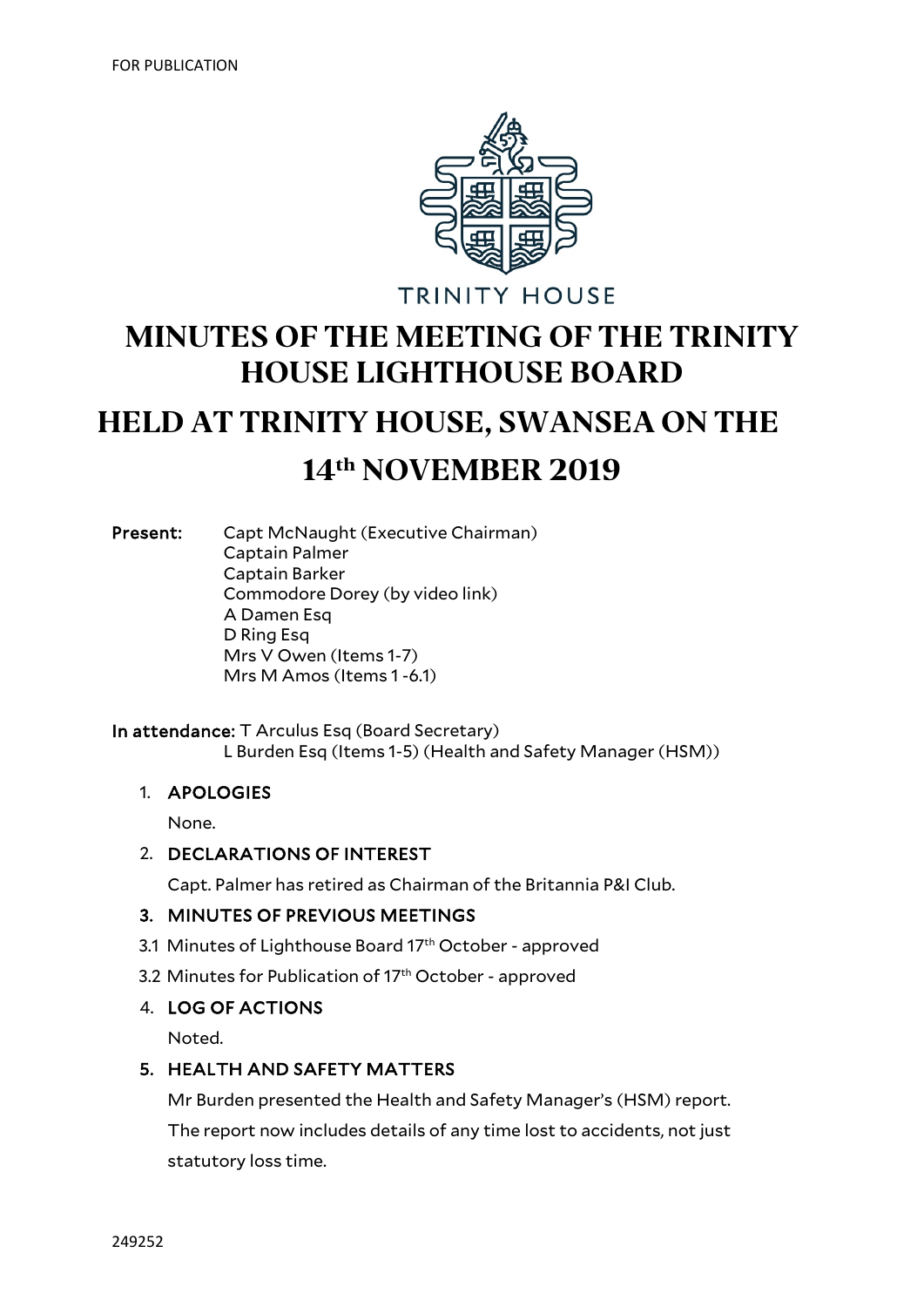Mr Burden reported on minor accidents at Portland Bill lighthouse and at the St Just Forward Operating Base. An incident has also occurred at South Bishop Lighthouse where a contractor suffering from a pre-existing condition was airlifted off by HM Coastguard.

The Board also discussed the confined spaces near-miss report aboard a Lightvessel at which the crew reacted properly and in accordance with our systems.

The Board also discussed a near-miss with a grit-blaster at Swansea. Mr Burden will conduct an investigation.

The Board also discussed an incident at Longships Cottage (Lizard Lighthouse) involving a slip on a stair. Mr Burden has made a recommendation to TSL to address the problem.

The Board expressed concern in relation to the inspection of lifting gear by a third party. The Board Secretary was asked to investigate expectations and the remedies under the contract.

#### [Action: Secretary]

Mr Burden was asked to look into colour coding of hardhats and other equipment so it would be immediately clear whether they were still within date.

#### **[Action: HSM]**

Mr Burden reported to the Board on his observations of the safety culture at Trinity House based on his first four months in post.

The Board thanked Mr Burden for his report and asked him to return to the Lighthouse Board in March to present on plans for improvements to health and safety.

#### [Action: HSM]

Mr Burden left the meeting.

Commodore Dorey reported on an incident at Beachy Head lighthouse, which had just occurred that day where an employee had fallen into the sea from a vessel during a transfer to the station and had been rescued after 6 minutes in the water. An investigation would be initiated.

#### 6. BUSINESS PERFORMANCE

KPIs noted.

Captain Barker reported on Category 1 *Position* which was down. Capt. Barker reported that this was due to the Channel lightvessel, which had parted its cable and had to be intercepted by one of the tenders. The lightvessel has been off station for more than three days, which will affect the availability figures for some time. This is symptomatic with the lightvessel's location. The cable had been extended to counter previous dragging, but on this occasion, the cable parted. The lightvessel should be back on station on Saturday.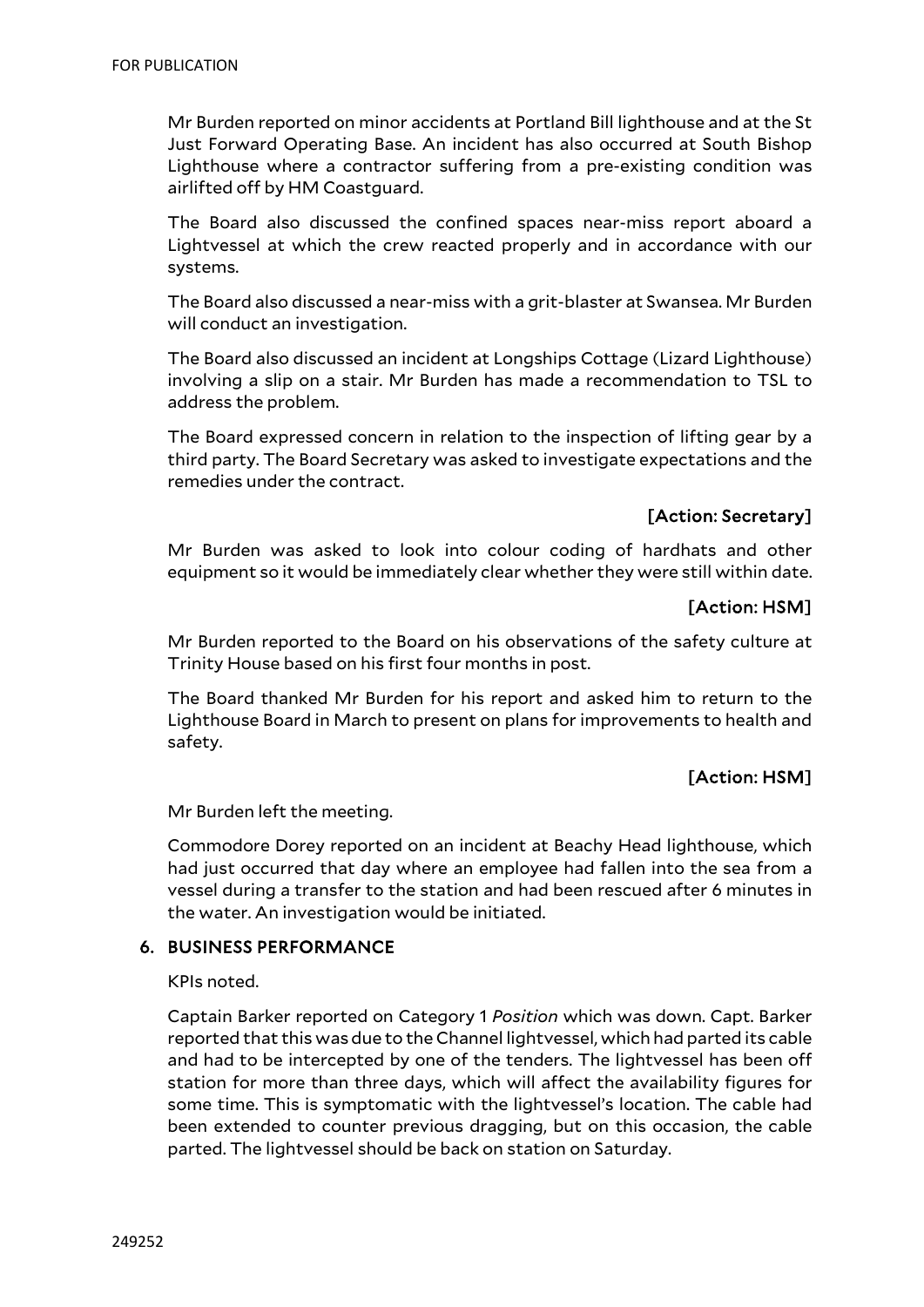#### 6.1 CFMG dashboard

Presented by Commodore Dorey.

Noted.

Commodore Dorey was asked to investigate adding a trend line on the risk response criteria graphic, which had also been discussed within IGC5.

#### [Action: Commodore Dorey]

#### 7. MATTERS ARISING FROM EXECUTIVE DIRECTORS' REPORT

The Board discussed a recent tender for commercial work Trinity House in which it had not been successful. This was put down to the way our accounts as a non-profit making organisation are represented against the procurement criteria for the tender. Ways to address this in future are being considered by the Finance team.

The Board discussed pay policy.

#### **Finance**

Mr Damen reported on ongoing work to plan extra capital projects to reduce the underspend. The organisation is resourced to deliver the year's capital plan and at the moment we do not have the extra capacity to over-deliver. Mr Damen believes that we need to work on the structure of the Procurement team to ensure that we can resource extra work. The Board noted that extra work being handled by Procurement does have a knock-on effect on other departments.

Mr Damen reported on changes, which have been made to the budgeting process.

#### Industrial Action

Commodore Dorey reported that no further meaningful discussions can be held with the trade union until Government pay policy for the coming year has been announced.

#### TH2040

Capt. McNaught reported on the launch of the TH 2040 project on  $6<sup>th</sup>$ November. His impression is that the project has been generally well received but that a lot of questions remain to be answered and the answers to many of these questions will not be known until the consultants have conducted their consultations.

#### Capital Plan/Midyear Review of Outturn

Presented by Mr Damen.

Noted.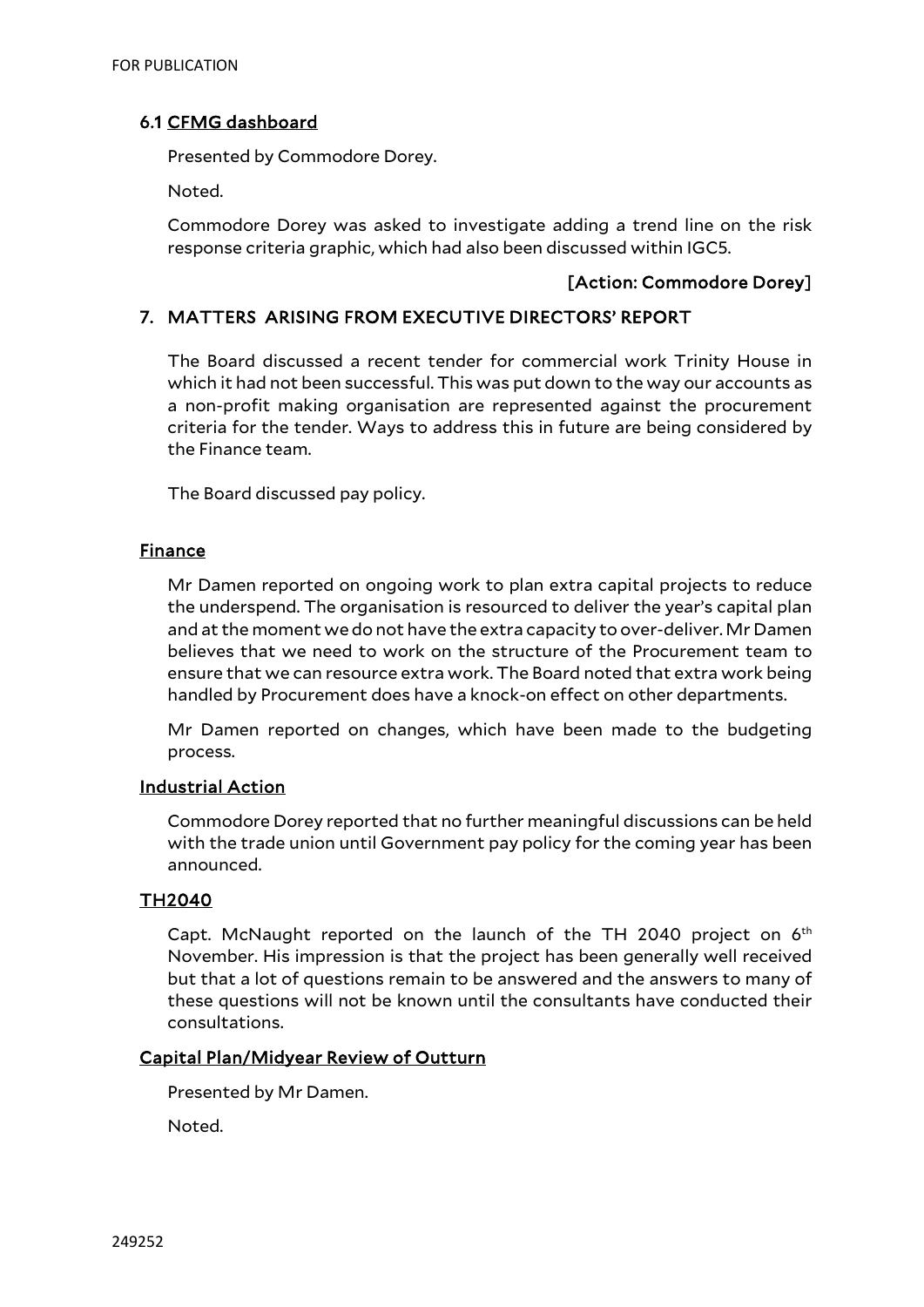#### 8. AIDS TO NAVIGATION REPORT THIS FOR THE PERIOD 9TH OCTOBER TO 31<sup>ST</sup> OCTOBER.

Presented by Captain Barker. No issues to report. Noted.

#### 9. REPORT BY THE DESIGNATED PERSON ASHORE

Noted.

#### 10. DFT/PARLIAMENTARY MATTERS

- 10.1 The Board noted the GLF Annual Report and Accounts for the year ended 31 March 2019, which had recently been published.
- 10.2 The Board noted the Trinity House Annual Report and Accounts for the period ended 31st of March 2019, which have recently been published on the website.

#### 11. STRATEGIC DISCUSSION

The Board discussed Cardinal 1 of the Trinity House Strategy 2018-28 *"Determination of requirements and safe, efficient and secure delivery".*

Captain Barker explained the recent Triple I Code audit against SOLAS requirements.

The Board discussed the 20-year plan and the capital pipeline and the benefits associated with it. The Board also discussed the anticipated and proposed fleet replacement pipeline and suggested it might be helpful to have an independent report done on the vessels' remaining lifespans and where they are in terms of their lifetime fatigue. The Board also proposed that a major midlife refit should be added to each of the vessel profiles in the proposed fleet replacement pipeline.

#### [Action: Commodore Dorey]

Commodore Dorey opened a discussion prompted by work on the Bishop Rock Lighthouse, to look into the future and consider different ways of working and how different lighthouse stations, offshore rock stations in particular, could be maintained. The discussion ranged around rock tower helipads and how to deal with them as they reached the end of their design lives.

The Board asked Commodore Dorey to develop a pilot plan for a different way of working an example station and to return to the Board in March with suggestions for discussion.

#### [Action: Commodore Dorey]

Work will also be progressed in relation to the MFA fleet.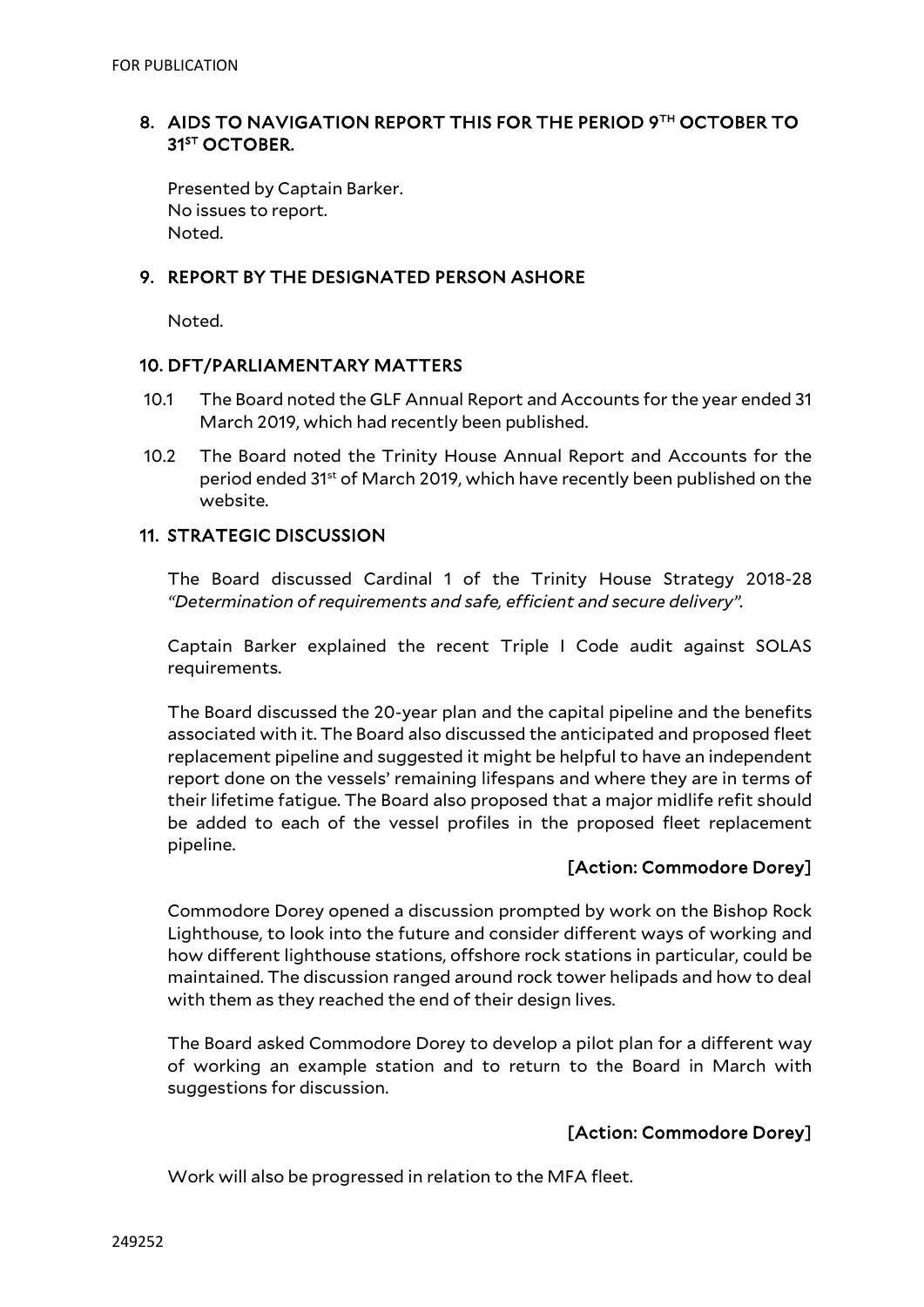#### 12. JOINT STRATEGIC BOARD

The Board Secretary in his capacity as JSB Secretary presented the JSB Agenda for 20th-21st November.

The Board asked the JSB Secretary to discuss with the new JSB Chairman whether it might be appropriate to change the name of the JSB to something more reflective of the JSB's remit.

#### [Action: JSB Secretary]

The JSB Secretary was also asked to request the new JSB Chairman to reaffirm the purpose and functions of the JSB as he takes up his tenure.

#### [Action: JSB Secretary]

#### 12.1JSB Strategic Agenda/Roadmap

The Board discussed RPI minus X and the advisability of keeping or replacing this formula. The Board is in favour of retaining the RPI minus X mechanism.

#### 13. OTHER MATTERS TO BE NOTED OR APPROVED

| 13.1                             | Notes from the Chief Executives' Committee meeting on 17 <sup>th</sup> and 18 <sup>th</sup><br>October |
|----------------------------------|--------------------------------------------------------------------------------------------------------|
|                                  | Presented by Captain McNaught.                                                                         |
|                                  | Noted.                                                                                                 |
| 13.2                             | Final terms of reference for the GDPR follow-up review 2019-20                                         |
|                                  | Noted.                                                                                                 |
|                                  | [Action: Secretary - forward these terms of reference to the ARAC]                                     |
| 13.3                             | Board objectives separate from the rest of the organisation                                            |
|                                  | Noted.                                                                                                 |
| 13.4                             | <b>Operational Action Plan</b>                                                                         |
|                                  | Noted.                                                                                                 |
| 13.5                             | Headline Performance Objectives                                                                        |
|                                  | Noted.                                                                                                 |
| <b>14. POLICIES FOR APPROVAL</b> |                                                                                                        |
| 14.1                             | <b>Health and Safety and Environmental Objectives Policy</b>                                           |
|                                  | Approved.                                                                                              |

- 14.2 Electronic Communications Media Policy Approved.
- 14.3 Fraud and Bribery Policy